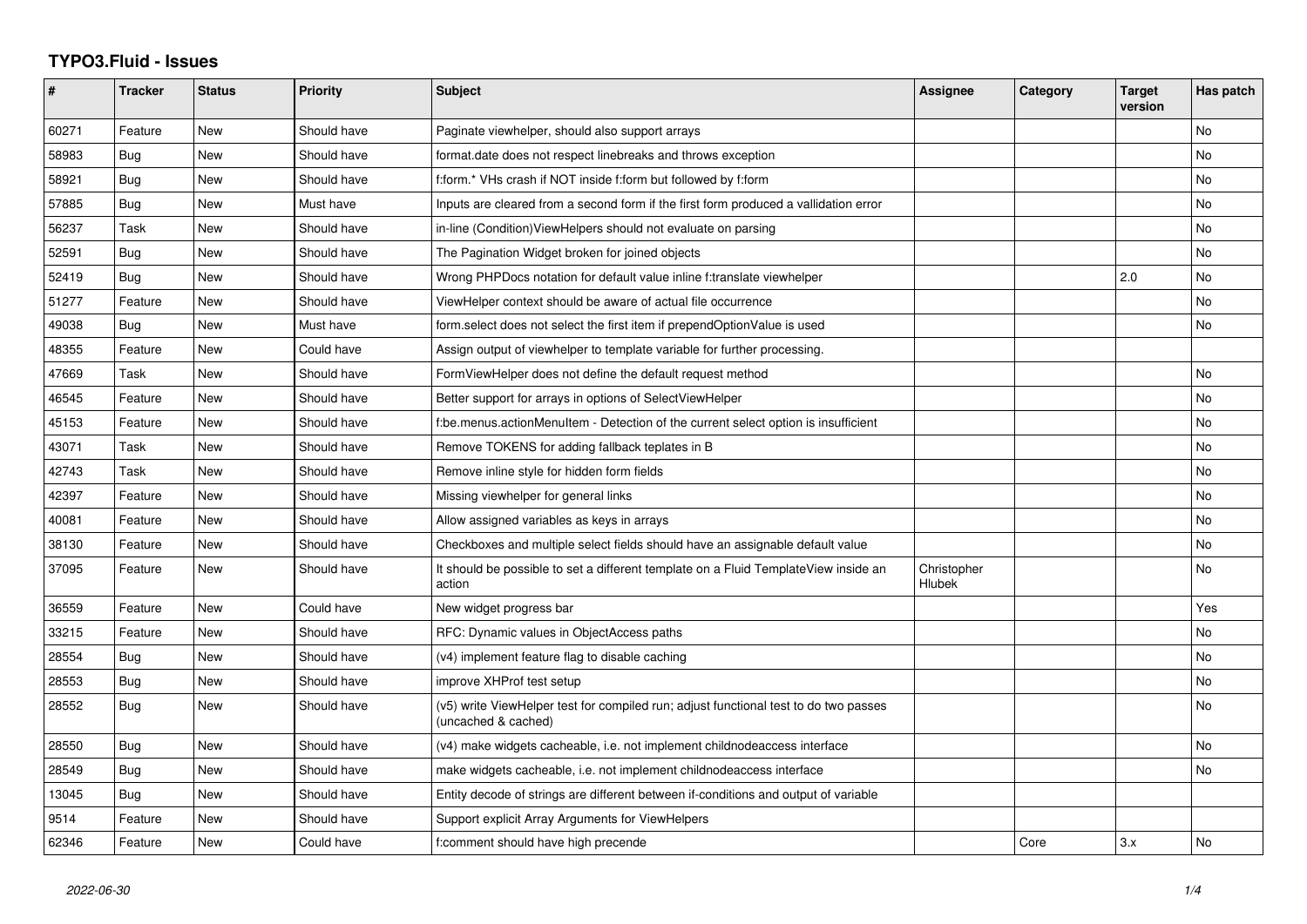| #     | <b>Tracker</b> | <b>Status</b> | <b>Priority</b>      | Subject                                                                                                | <b>Assignee</b>        | Category           | <b>Target</b><br>version | Has patch |
|-------|----------------|---------------|----------------------|--------------------------------------------------------------------------------------------------------|------------------------|--------------------|--------------------------|-----------|
| 39990 | Bug            | New           | Should have          | Same form twice in one template: hidden fields for empty values are only rendered<br>once              |                        | Core               |                          | No        |
| 33551 | Bug            | New           | Must have            | View helper values break out of a partial scope                                                        | Sebastian<br>Kurfuerst | Core               |                          | No        |
| 32035 | Task           | New           | Should have          | Improve fluid error messages                                                                           |                        | Core               |                          | Yes       |
| 30555 | Feature        | New           | Could have           | Make TagBuilder more extensible                                                                        |                        | Core               |                          | No        |
| 27607 | Bug            | New           | Must have            | Make Fluid comparisons work when first element is STRING, second is NULL.                              |                        | Core               |                          | No        |
| 12863 | Bug            | New           | Should have          | Attributes of a viewhelper can't contain a '-'                                                         | Sebastian<br>Kurfuerst | Core               |                          | No        |
| 10472 | Feature        | New           | Could have           | Fluid Standalone distribution                                                                          |                        | Core               |                          | No        |
| 7608  | Feature        | New           | Could have           | Configurable shorthand/object accessor delimiters                                                      |                        | Core               |                          | Yes       |
| 4704  | Feature        | New           | Should have          | Improve parsing exception messages                                                                     |                        | Core               |                          |           |
| 3481  | Bug            | New           | Should have          | Use ViewHelperVariableContainer in PostParseFacet                                                      |                        | Core               |                          | No        |
| 1907  | Feature        | New           | Could have           | Default values for view helpers based on context                                                       |                        | Core               |                          |           |
| 60181 | Feature        | New           | Could have           | Caching mechanism for Fluid Views/Templates                                                            |                        | View               |                          | No        |
| 45394 | Task           | New           | Should have          | Forwardport Unit test for standalone view                                                              |                        | View               |                          | No        |
| 43072 | Task           | New           | Should have          | Remove TOKENS for adding templates fallback in Backporter                                              |                        | View               |                          | No        |
| 38369 | Bug            | New           | Must have            | Resource ViewHelpers should not fall back to request package                                           |                        | View               |                          | No        |
| 60856 | Bug            | New           | Must have            | Target attribute not supported by the form viewhelper                                                  |                        | ViewHelpers        |                          | Yes       |
| 60003 | Feature        | New           | Should have          | Add required-Attribute to f:form.password                                                              |                        | ViewHelpers        |                          | No        |
| 54284 | Bug            | New           | Should have          | Default Option for Switch/Case VH                                                                      |                        | ViewHelpers        |                          | No        |
| 54195 | Task           | New           | Should have          | Rename and move FormViewHelper's errorClass value, currently 'f3-form-error'                           | Adrian Föder           | ViewHelpers        |                          | No        |
| 51100 | Feature        | New           | Must have            | Links with absolute URI should have the option of URI Scheme                                           |                        | ViewHelpers        |                          | No        |
| 49600 | Bug            | New           | Should have          | f:form tag shown as a HTML on frontend                                                                 |                        | ViewHelpers        |                          | No        |
| 40064 | Bug            | New           | Must have            | Multiselect is not getting persisted                                                                   |                        | ViewHelpers        |                          | No        |
| 39936 | Feature        | New           | Should have          | registerTagAttribute should handle default values                                                      |                        | ViewHelpers        |                          | No        |
| 37619 | Bug            | <b>New</b>    | Should have          | Fatal Error when using variable in name attribute of Section ViewHelper                                |                        | ViewHelpers        |                          | No        |
| 36410 | Feature        | New           | Should have          | Allow templates to send arguments back to layout                                                       |                        | ViewHelpers        |                          | No        |
| 34309 | Task           | New           | Could have           | Unknown ViewHelpers cause exception - should be handled more graceful                                  |                        | ViewHelpers        |                          | No        |
| 30937 | Bug            | New           | Should have          | CropViewHelper stringToTruncate can't be supplied so it can't be easily extended                       |                        | ViewHelpers        |                          | Yes       |
| 26664 | Task           | New           | Won't have this time | Clean up Form ViewHelpers                                                                              |                        | <b>ViewHelpers</b> |                          | No        |
| 26658 | Task           | New           | Won't have this time | Make Form ViewHelpers consistent                                                                       |                        | ViewHelpers        |                          | No        |
| 10911 | Task           | New           | Should have          | Tx_Fluid_ViewHelpers_Form_AbstractFormViewHelper->renderHiddenIdentityField<br>should be more reliable |                        | ViewHelpers        |                          | No        |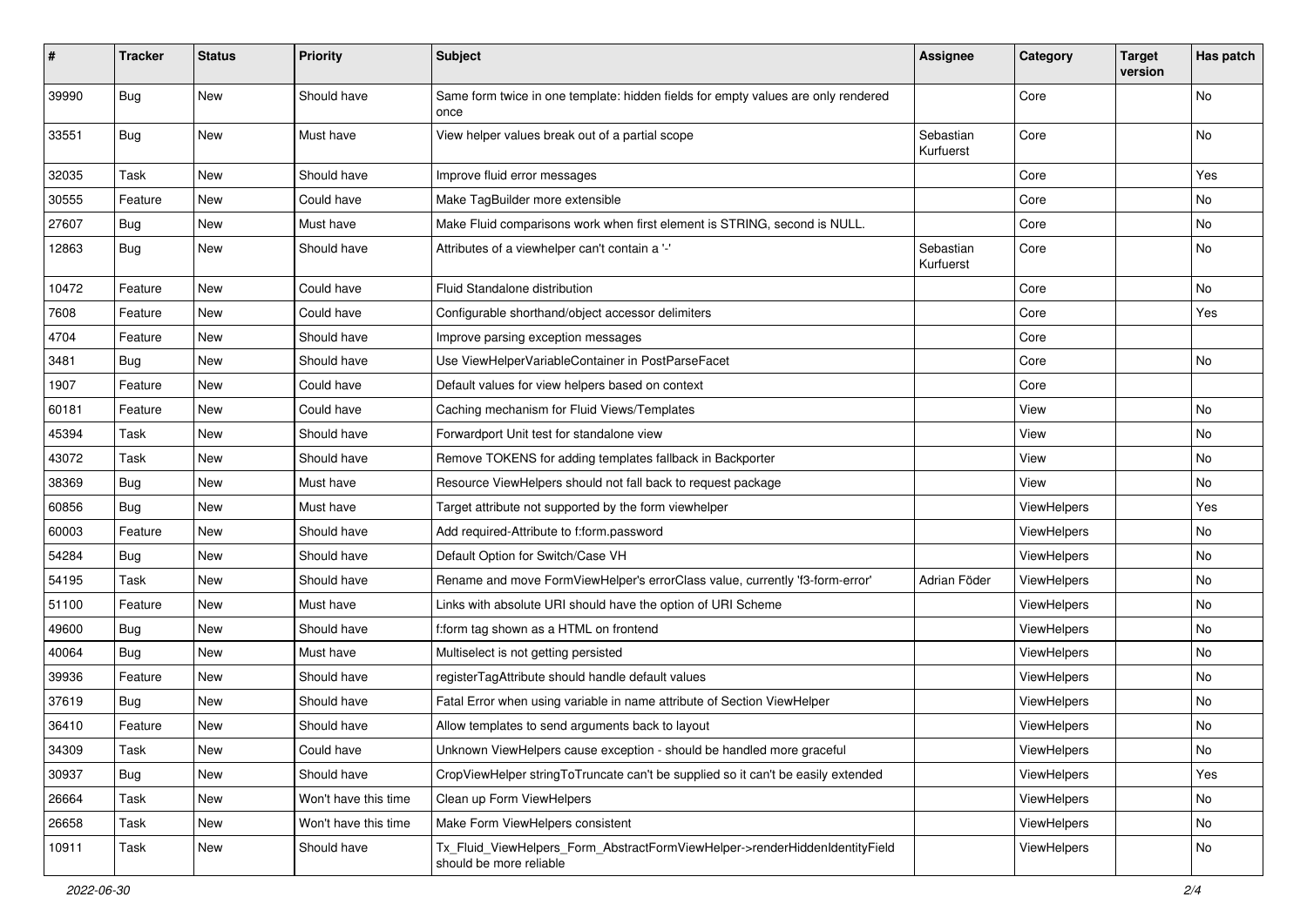| #     | <b>Tracker</b> | <b>Status</b>       | <b>Priority</b> | <b>Subject</b>                                                                        | <b>Assignee</b>             | Category           | <b>Target</b><br>version | Has patch |
|-------|----------------|---------------------|-----------------|---------------------------------------------------------------------------------------|-----------------------------|--------------------|--------------------------|-----------|
| 9950  | Task           | New                 | Should have     | Binding to nested arrays impossible for form-elements                                 |                             | ViewHelpers        |                          |           |
| 8648  | Bug            | New                 | Should have     | format.crop ViewHelper should support all features of the crop stdWrap function       |                             | ViewHelpers        |                          | No        |
| 3725  | Feature        | New                 | Could have      | <b>CSS Engine</b>                                                                     | Christian Müller            | ViewHelpers        |                          | No        |
| 45384 | Bug            | New                 | Must have       | Persisted entity object in widget-configuration cannot be deserialized (after reload) |                             | Widgets            | 2.0.1                    | No        |
| 36655 | <b>Bug</b>     | New                 | Should have     | <b>Pagination Links</b>                                                               |                             | Widgets            |                          | No        |
| 31955 | Feature        | New                 | Should have     | f:uri.widget                                                                          |                             | Widgets            |                          | No        |
| 28551 | Bug            | Accepted            | Should have     | (v4) backport VHTest                                                                  | Sebastian<br>Kurfuerst      |                    |                          | No        |
| 9005  | Feature        | Accepted            | Could have      | Fluid Template Analyzer (FTA)                                                         | Sebastian<br>Kurfuerst      |                    |                          |           |
| 5933  | Feature        | Accepted            | Should have     | Optional section rendering                                                            | Sebastian<br>Kurfuerst      | ViewHelpers        |                          | No        |
| 46091 | Task           | Needs<br>Feedback   | Should have     | Show source file name and position on exceptions during parsing                       |                             |                    |                          | No        |
| 45345 | Feature        | Needs<br>Feedback   | Should have     | Easy to use comments for fluid that won't show in output                              |                             |                    |                          |           |
| 3291  | Feature        | Needs<br>Feedback   | Should have     | Cacheable viewhelpers                                                                 |                             |                    |                          | No        |
| 33394 | Feature        | Needs<br>Feedback   | Should have     | Logical expression parser for BooleanNode                                             | <b>Tobias Liebig</b>        | Core               |                          | <b>No</b> |
| 46289 | Bug            | Needs<br>Feedback   | Should have     | Enable Escaping Interceptor in XML request format                                     |                             | View               | 2.0.1                    | No        |
| 8989  | Feature        | Needs<br>Feedback   | Could have      | Search path for fluid template files                                                  |                             | View               |                          | No        |
| 58862 | Bug            | Needs<br>Feedback   | Should have     | FormViewHelper doesn't accept NULL as value for \$arguments                           | <b>Bastian</b><br>Waidelich | ViewHelpers        |                          | Yes       |
| 36662 | <b>Bug</b>     | Needs<br>Feedback   | Should have     | Checked state isn't always correct when property is collection                        | Kevin Ulrich<br>Moschallski | <b>ViewHelpers</b> | 1.1.1                    | No        |
| 33628 | <b>Bug</b>     | Needs<br>Feedback   | Must have       | Multicheckboxes (multiselect) for Collections don't work                              | Christian Müller            | ViewHelpers        |                          | <b>No</b> |
| 8491  | Task           | Needs<br>Feedback   | Should have     | link.action and uri.action differ in absolute argument                                | Karsten<br>Dambekalns       | ViewHelpers        |                          | No        |
| 55008 | Bug            | <b>Under Review</b> | Should have     | Interceptors should be used in Partials                                               | Christian Müller            |                    |                          | No        |
| 52640 | Feature        | <b>Under Review</b> | Should have     | Create an UnlessViewHelper as opposite to the IfViewHelper                            | Marc Neuhaus                |                    |                          | No        |
| 52536 | <b>Bug</b>     | <b>Under Review</b> | Should have     | Errorclass not set if no property-attribute set                                       |                             |                    |                          |           |
| 50888 | Bug            | <b>Under Review</b> | Should have     | WSOD by changing name of section and if Fluid caches are generated                    |                             |                    |                          | No        |
| 49756 | Feature        | <b>Under Review</b> | Should have     | Select values by array key in checkbox viewhelper                                     |                             |                    |                          | No        |